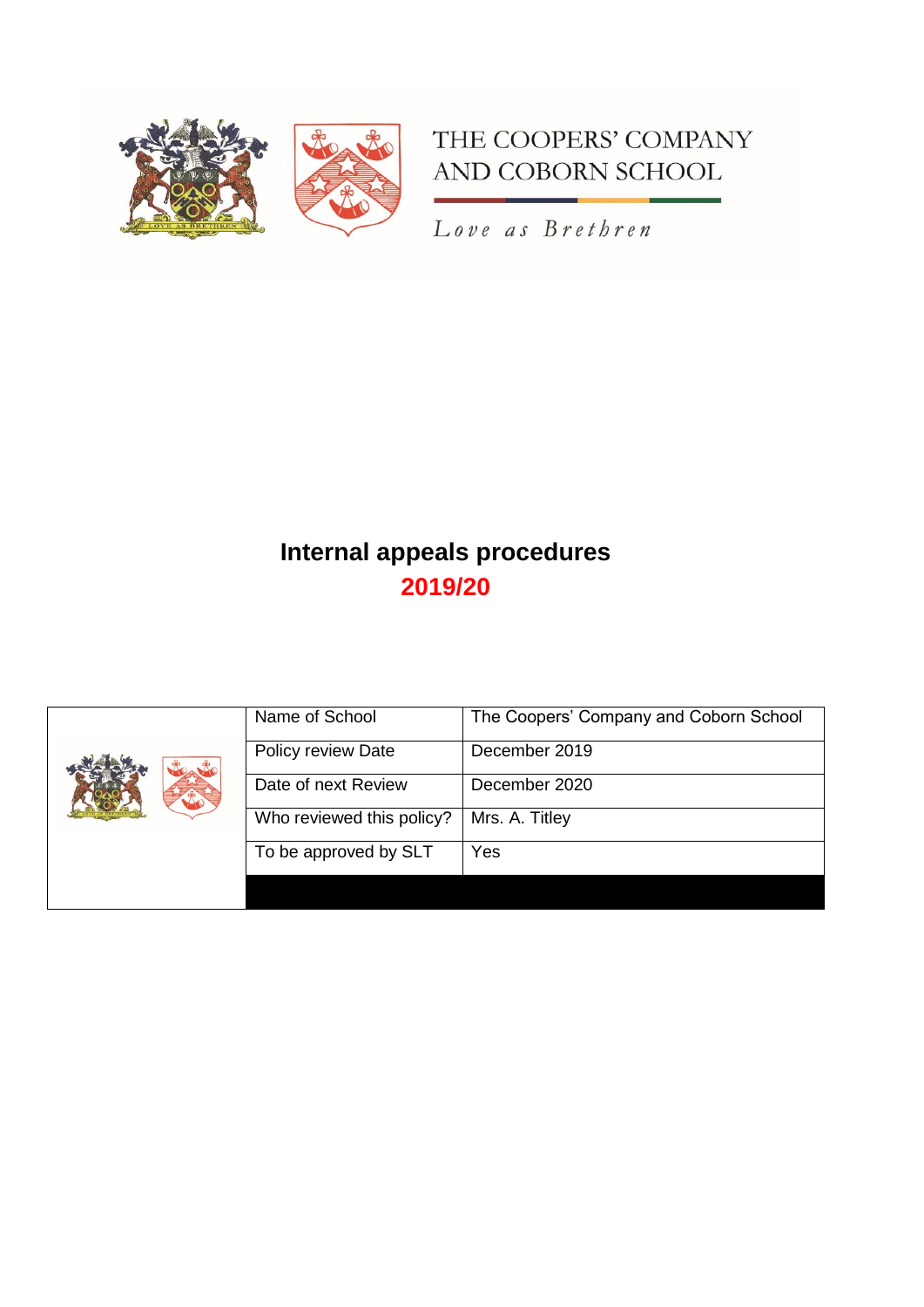

# **Contents**

| Appeals against the centre's decision not to support a clerical check, a review of marking, a review of |  |
|---------------------------------------------------------------------------------------------------------|--|
|                                                                                                         |  |
|                                                                                                         |  |
|                                                                                                         |  |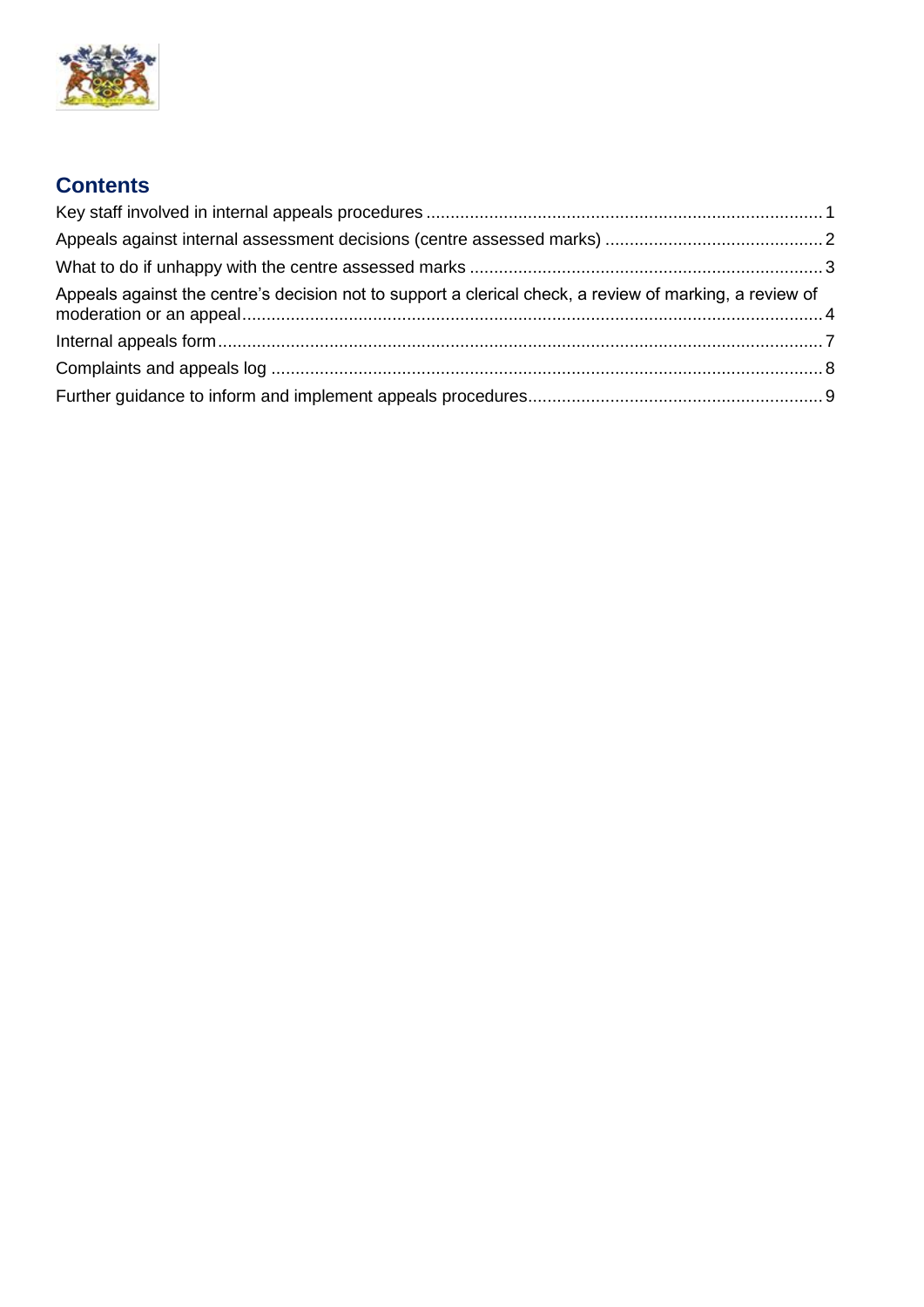

# <span id="page-2-0"></span>**Key staff involved in internal appeals procedures**

| <b>Role</b>    | Name(s)                                        |
|----------------|------------------------------------------------|
| Head of centre | Ms. S. Hay                                     |
| SLT members    | Mr. R. Bell                                    |
|                | Mr. M. Duncan                                  |
|                | Mrs. J. Harris                                 |
|                | Mrs. R. Carron                                 |
|                | Mr. J. Dudley-Hart                             |
| Exams office   | Mrs. A. Titley - Examinations and Data Manager |
|                | Mrs. L. Butler - Exams Assistant               |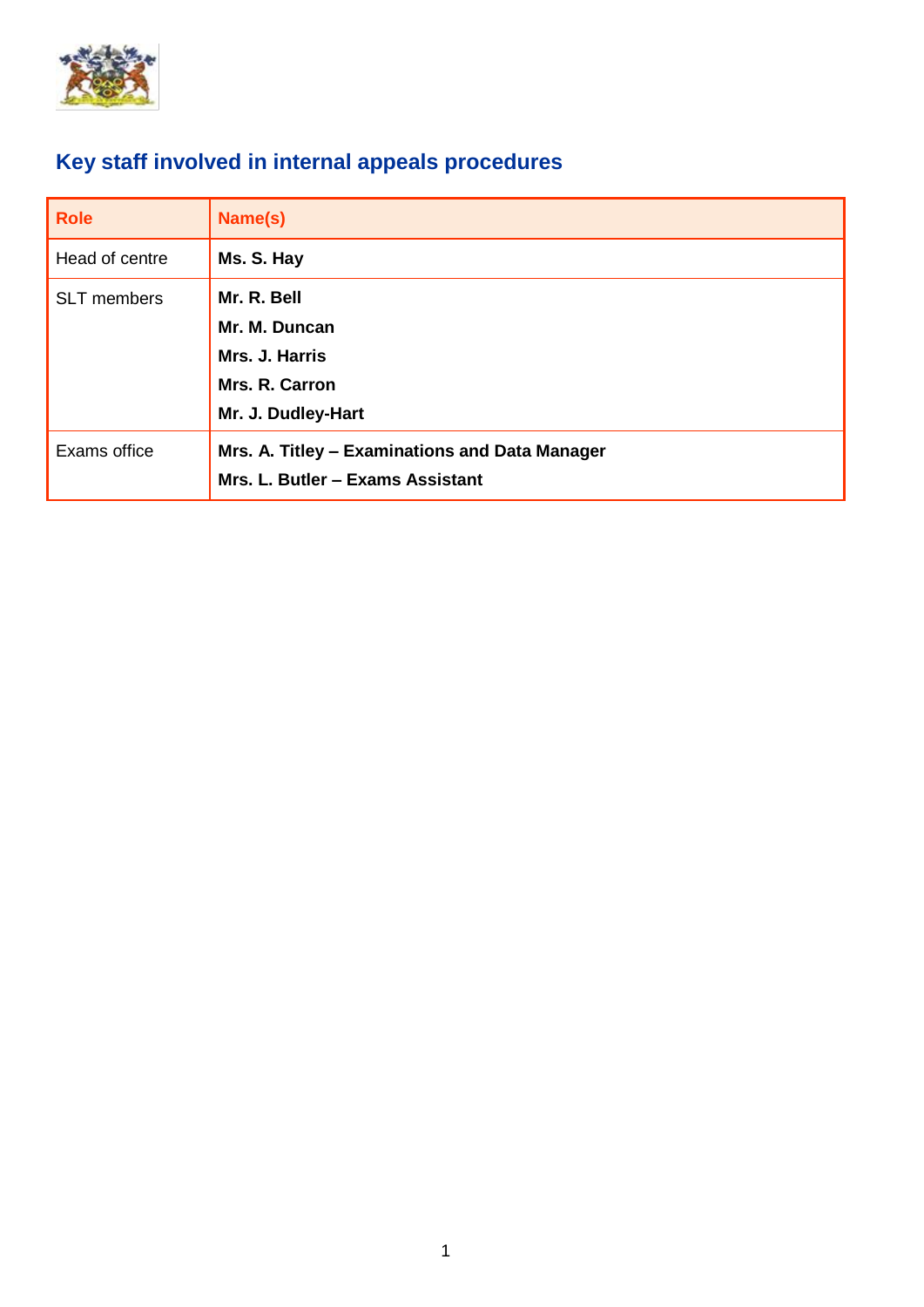

## <span id="page-3-0"></span>**Appeals against internal assessment decisions (centre assessed marks)**

This procedure confirms **The Coopers' Company and Coborn School** compliance with JCQ's *General Regulations for Approved Centres 2019-2020, section 5.7* that the centre will:

- have in place and available for inspection purposes a written internal appeals procedure relating to internal assessment decisions and to ensure that details of this procedure are communicated, made widely available and accessible to all candidates;
- before submitting marks to the awarding body inform the candidates of their centre assessed marks and allow a candidate to request a review of the centre's marking.

Certain components of GCSE and GCE (legacy GCE coursework, GCE and GCSE non-examination assessments) and other qualifications that contribute to the final grade of the qualification are internally assessed (marked) by the centre. The marks awarded (the internal assessment decisions) are then submitted by the deadline set by the awarding body for external moderation.

| Date       | Qualification     | <b>Details</b>                                                                     | Exam series   |
|------------|-------------------|------------------------------------------------------------------------------------|---------------|
| 05/11/2019 | <b>GCSE</b>       | Final date for submitting centre assessed marks                                    | November 2019 |
| 24/03/2020 | <b>GCSE Drama</b> | Final date for submission of centre assessed<br>marks (WJEC)                       | Summer 2020   |
| 13/03/2020 | <b>GCSE PE</b>    | Final date for submission of centre assessed<br>marks (Pearson)                    | Summer 2020   |
| 31/03/2020 | <b>GCE PE</b>     | Final date for submission of centre assessed<br>marks (OCR)                        | Summer 2020   |
| 07/05/2020 | <b>GCSE</b>       | Final date for submission of centre assessed<br>marks (AQA)                        | Summer 2020   |
| 31/05/2020 | GCSE / GCE Art    | Final date for submission of centre assessed<br>marks (AQA / Pearson)              | Summer 2020   |
| 15/05/2019 | <b>GCE</b>        | Final date for submission of centre assessed<br>marks (AQA, OCR, Pearson and WJEC) | Summer 2020   |

**Deadlines for the submission of marks to exam boards** (Summer 2019 exam series)

The Coopers' Company and Coborn School is committed to ensuring that whenever its staff mark candidates' work this is done fairly, consistently and in accordance with the awarding body's specification and subject-specific associated documents.

The Coopers' Company and Coborn School ensures that all centre staff follow a robust *Nonexamination assessment policy* (for the management of GCE and GCSE non-examination assessments). This policy details all procedures relating to non-examination assessments for GCE,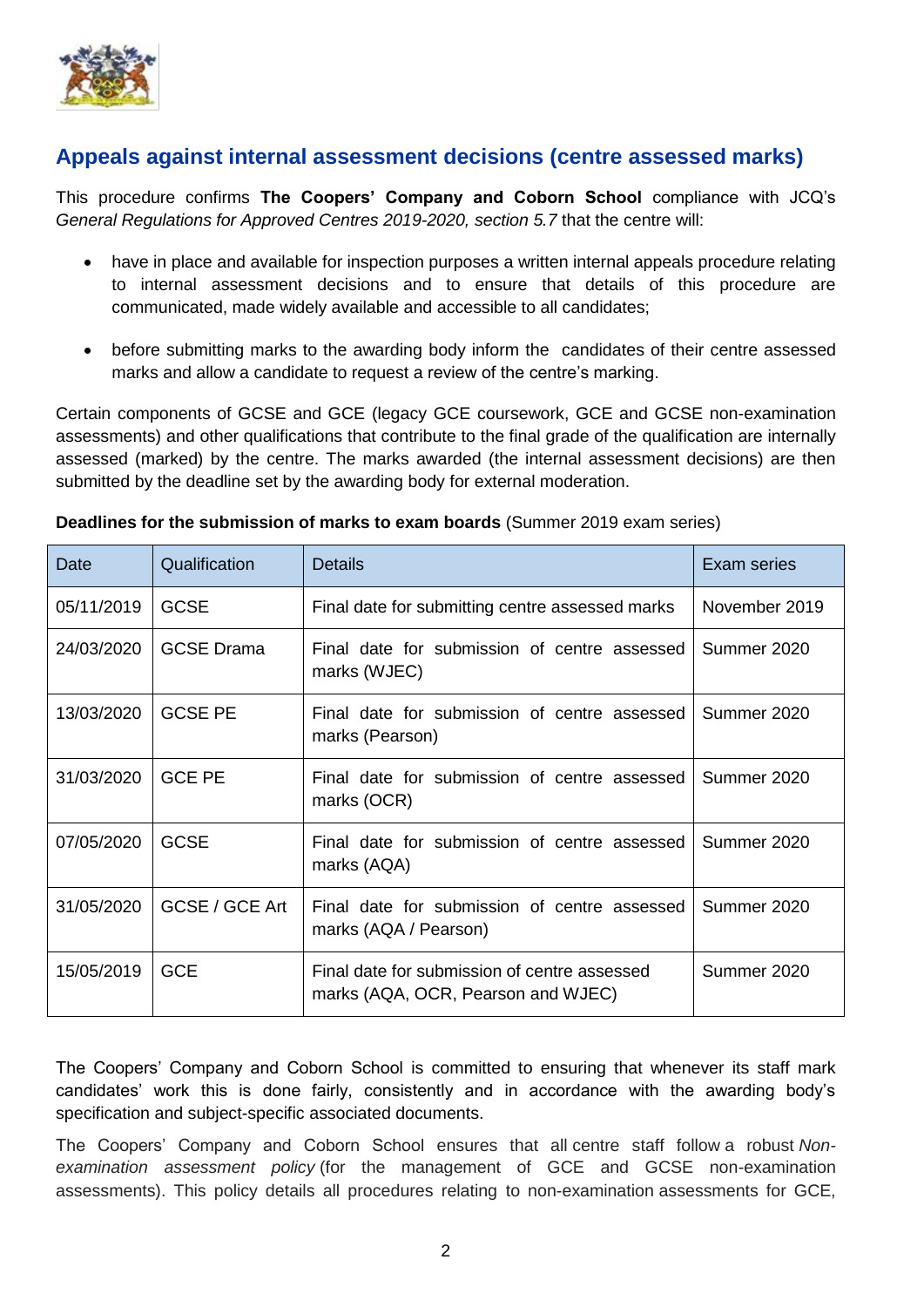

GCSE and Project qualifications (EPQ), including the marking and quality assurance processes which relevant teaching staff are required to follow.

Candidates' work will be marked by staff who have appropriate knowledge, understanding and skill and who have been trained in this activity. The Coopers' Company and Coborn School is committed to ensuring that work produced by candidates is authenticated in line with the requirements of the awarding body. Where a number of subject teachers are involved in marking candidates' work, internal moderation and standardisation will ensure consistency of marking.

## <span id="page-4-0"></span>**What to do if unhappy with the centre assessed marks**

On being informed of their centre assessed marks, if a candidate believes that the above procedures where not followed in relation to the marking of his/her work, or that the assessor has not properly applied the mark scheme to his/her marking, then he/she may make use of the appeals procedure to consider whether to request a review of the centre's marking.

#### **The Coopers' Company and Coborn School will:**

- 1. Ensure that candidates are informed of their centre assessed marks so that they may request a review of the centre's marking before marks are submitted to the awarding body.
- 2. Inform candidates that they may request copies of materials (for example, a copy of their marked work, the relevant specification, the mark scheme and any other associated subject-specific documents) to assist them in considering whether to request a review of the centre's marking of the assessment.
- 3. Having received a written request (via the Exams Office) for copies of materials, promptly make them available to the candidate within **two** school days.
- 4. Provide candidates with sufficient time in order to allow them to review copies of materials and reach a decision.
- 5. Provide a clear deadline for candidates to submit a request for a review of the centre's marking. Requests will not be accepted after this deadline. Requests **must** be made in writing within **two** school days of receiving copies of the requested materials by completing the **internal appeals form – Appendix A** and receipt of payment of this service (information to be obtained from the Exams Office). Details of any requests to be recorded by the Exams Office on the Complaints and appeals log – **Appendix B**.
- 6. Allow **five** school days for the review to be carried out, to make any necessary changes to marks and to inform the candidate of the outcome, all before the awarding body's deadline.
- 7. Ensure that the review of marking is carried out by an assessor who has appropriate competence, has had no previous involvement in the assessment of that candidate and has no personal interest in the review.
- 8. Instruct the reviewer to ensure that the candidate's mark is consistent with the standard set by the centre.
- 9. The candidate will be informed in writing of the outcome of the review of the centre's marking.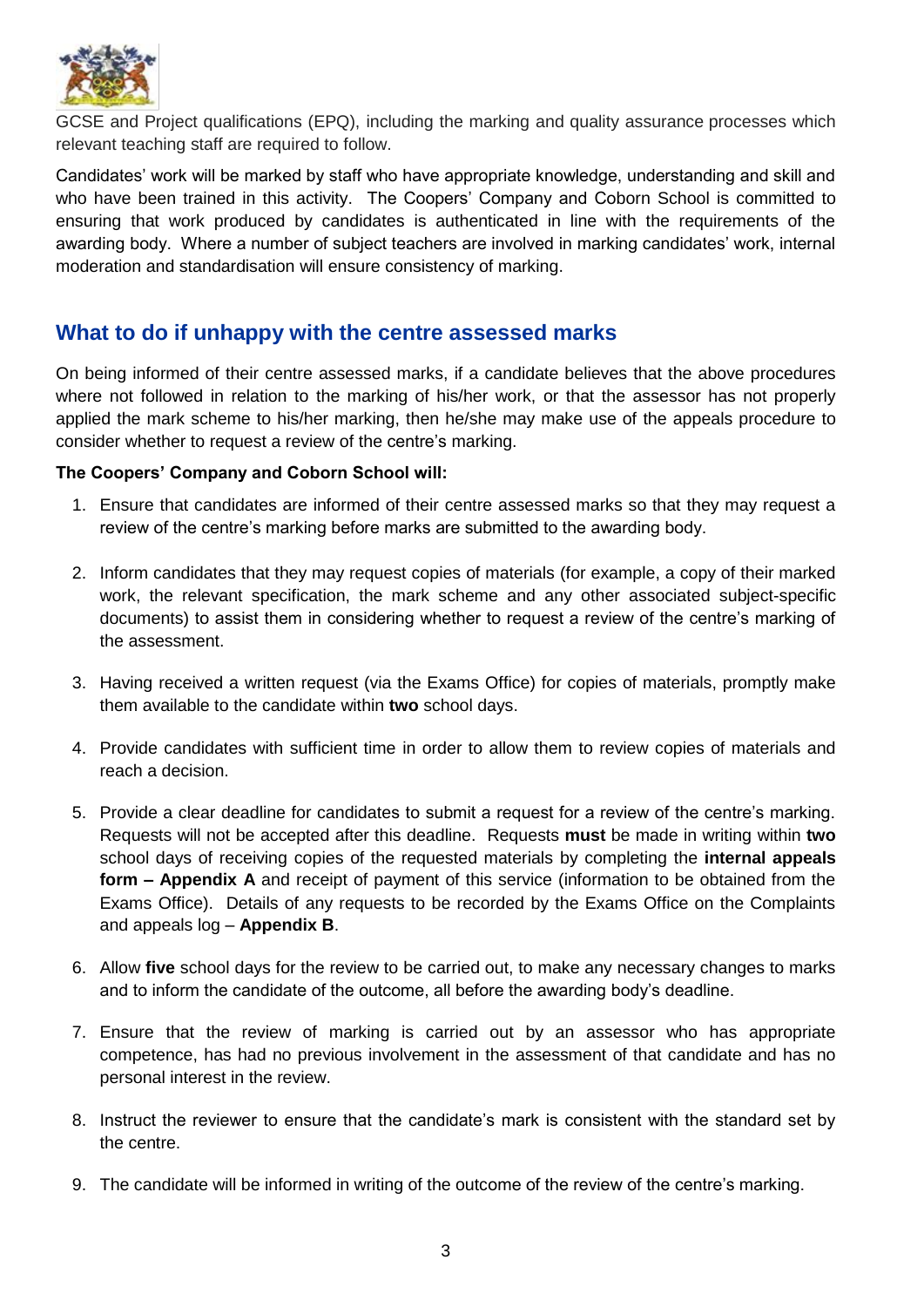

The outcome of the review of the centre's marking will be made known to the head of centre. A written record will be kept and made available to the awarding body upon request.

After candidates' work has been internally assessed, it is moderated by the awarding body to ensure consistency in marking between centres. The moderation process carried out by the awarding bodies may result in a mark change, either upwards or downwards, even after an internal review. The internal review process is in place to ensure consistency of marking within the centre, whereas moderation by the awarding body ensures that centre marking is in line with national standards. The mark submitted to the awarding body is subject to change and should therefore be considered provisional.

## <span id="page-5-0"></span>**Appeals against the centre's decision not to support a clerical check, a review of marking, a review of moderation or an appeal**

This procedure confirms The Coopers' Company and Coborn School compliance with JCQ's *General Regulations for Approved Centres 2019-2020, section 5.13* that the centre will:-

 Have available for inspection purposes and draw to the attention of the candidates and their parents/carers, a written internal appeals procedure to manage disputes when a candidate disagrees with a centre decision not to support a clerical re-check, a review of marking, a review of moderation or an appeal.

Following the issue of results, awarding bodies make post-results services available. Full details of these services, internal deadlines for requesting a service and fees charged are provided by the Exams office.

Candidates are also informed of the arrangements for post-results services in the 'Student examination handbook' which is emailed to both candidates and parents/carers at the beginning of each academic year. In addition, information on post results services will be found in the candidates results envelope and via the examinations link of the school's website.

If the centre or a candidate (or his / her parent / carer) has a concern and believes a result may not be accurate, post results services may be considered.

The JCQ post-results services currently available are detailed below:-

#### **Review of Results (RoRs):**

- **Service 1 clerical re-check**. This is the only service that can be requested for objective tests (multiple choice tests);
- **Service 2 review of marking**;
- **Priority Service 2 review of marking**. This service is only available for externally assessed components of GCE A-level specifications (an individual awarding body may also offer this priority service for other qualifications);
- **Service 3 review of moderation**. This service is not available to an individual candidate.

#### **Access to Scripts (ATS):**

- $\triangleright$  Copies of scripts to support reviews of marking;
- $\triangleright$  Copies of scripts to support teaching and learning.

Where a concern is expressed that a particular result may not be accurate, the centre will look at the marks awarded for each component part of the qualification alongside any mark schemes, relevant result reports, grade boundary information etc, when made available by the awarding body to determine if the centre supports any concerns.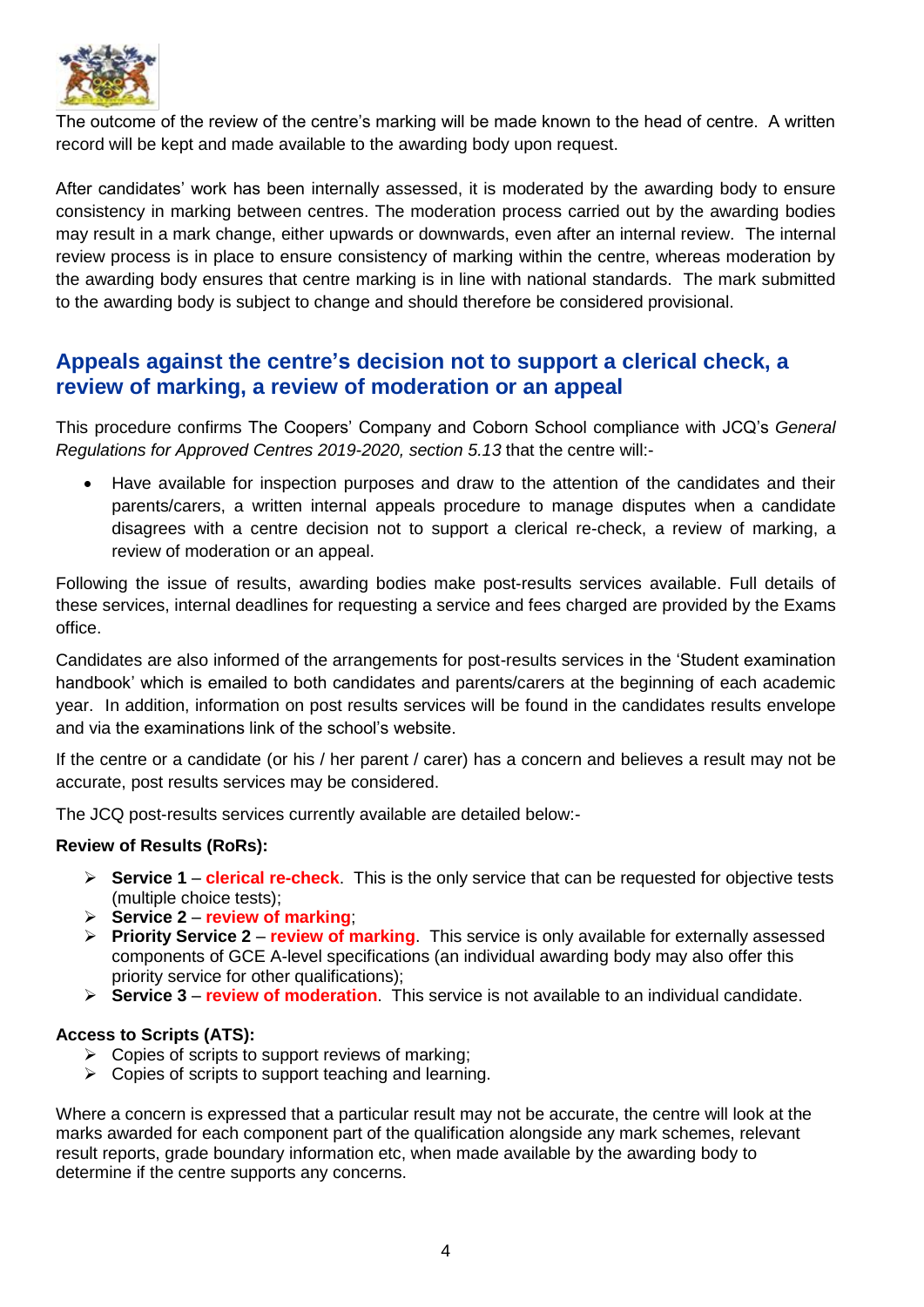

For written components that contributed to the final result, the centre will:

- 1. Where a place a university or college is at risk, consider supporting a request for a Priority Service 2 review of marking.
- 2. In all other instances, consider accessing the script by:
	- a) (where the service is made available by the awarding body) requesting a priority copy of the candidate's script to support a review of marking by the awarding body deadline or;
	- b) (where the option is made available by the awarding body) viewing the candidate's marked script online to consider if requesting a review of marking is appropriate.
- 3. Collect informed written consent/permission from the candidate to access his/her script
- 4. On access to the script, consider if it is felt that the agreed mark scheme has been applied correctly in the original marking and if the centre considers there are any errors in the marking.
- 5. Support a request for the appropriate RoR service (clerical re-check or review of marking) if any error is identified.
- 6. Collect informed written consent from the candidate to request the RoR service before the request is submitted.
- 7. Where relevant, advise an affected candidate to inform any third party (such as a university or college) that a review of marking has been submitted to an awarding body.

Written candidate consent (informed consent via candidate email is acceptable) is required in all cases before a request for a RoR service 1 or 2 (including priority service 2) is submitted to the awarding body. Consent is required to confirm the candidate understands that the final subject grade and / or mark awarded following a clerical re-check or a review of marking and any subsequent appeal, may be lower than, higher than, or the same as the results which was originally awarded. Candidate consent must only be collected after the publication of results.

The candidate will be responsible for payment of the appropriate RoR fee to the centre, and a request will be made to the awarding body on the candidate's behalf.

For any moderated components that contributed to the final result, the centre will:

- 1. Confirm that a review of moderation cannot be undertaken on the work of an individual candidate or the work of candidates not in the original sample submitted for moderation.
- 2. Consult the moderator's report/feedback to identify any issues raised.
- 3. Determine if the centre's internally assessed marks have been accepted without change by the awarding body – if this is the case, a RoR service 3 (Review of moderation) will **NOT** be available.
- 4. Determine if there are any grounds to submit a request for a review of moderation for the work of candidates in the original sample.

Where a candidate disagrees with a centre decision not to support a clerical re-check, a review of marking or a review of moderation, the centre will:

- For a review of marking (RoR priority service 2), advise the candidate he/she may request the review by providing informed written consent (and the required fee) for this service to the centre by the deadline set by the centre;
- For a review of marking (RoR service 1 or 2), first advise the candidate to access his/her script to support a review of marking by providing written permission for the centre to access the script (and any required fee) for this service to the centre to submit this request;
- After accessing the script to consider the marking, inform the candidate that if a request for a review of marking (RoR service 1 or 2) is required, this must be submitted by the deadline set by the centre by providing informed written consent (and the required fee) for this service to the centre to submit this request
- Inform the candidate that a review of moderation (RoR service 3) cannot be requested for the work of an individual candidate or the work of a candidate not in the original sample.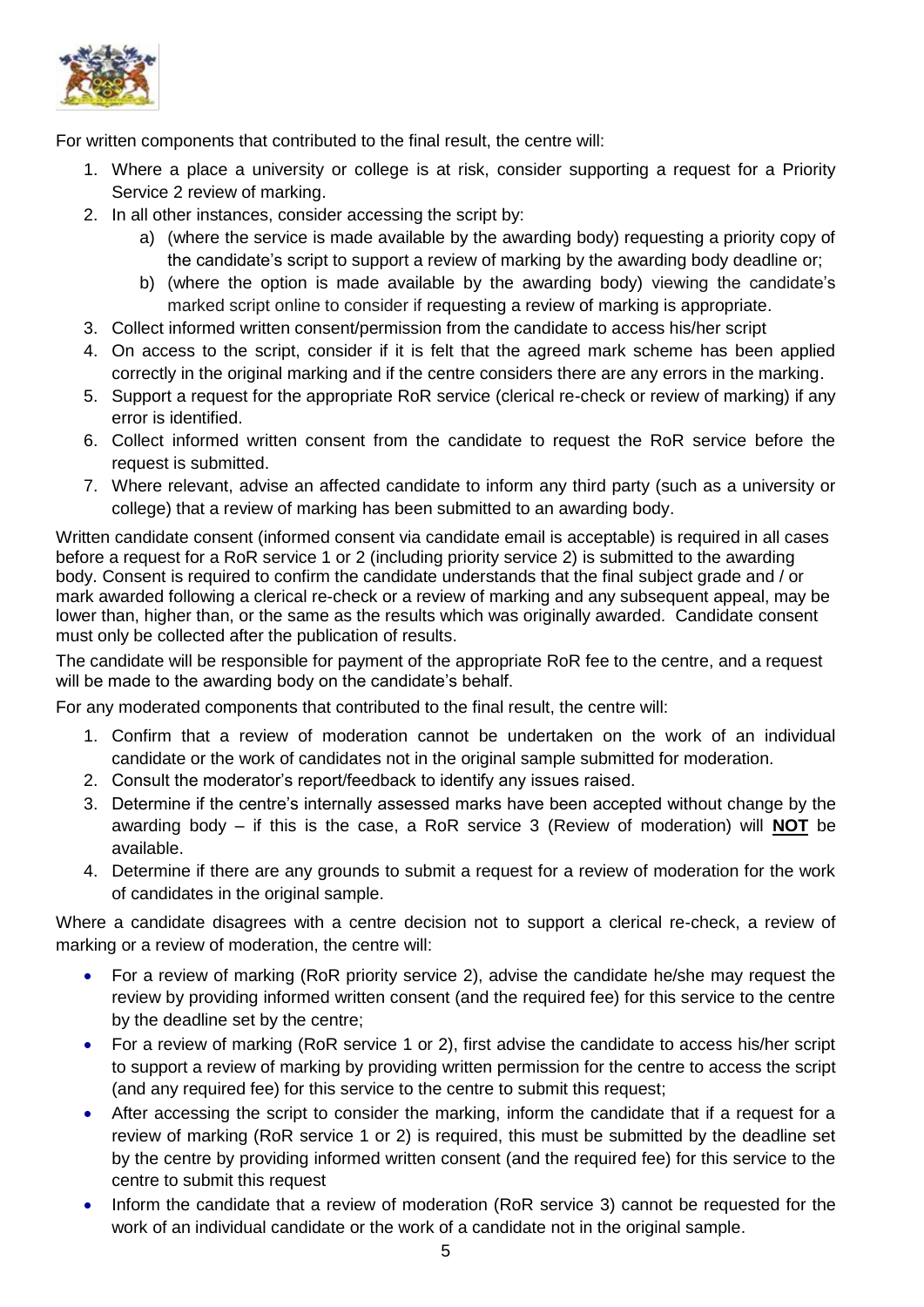

If the candidate (or his / her parent / carer) believes there are grounds to appeal against the centre's decision not to support a review, an internal appeal can be submitted to the centre by completing the internal appeals form at least five school days prior to the internal deadline for submitting a request for a review of results.

The appellant will be informed of the outcome of his/her appeal before the internal deadline for submitting an RoR.

Following the RoR outcome, an external appeals process is available if the head of centre remains dissatisfied with the outcome and believes there are grounds for appeal. The JCQ publications *Post-Results Services* and *JCQ Appeals Booklet* (*A guide to the awarding bodies' appeals processes*) will be consulted to determine the acceptable grounds for a preliminary appeal.

Where the head of centre is satisfied after receiving the RoR outcome, but the candidate believes (or his / her parent / carer) there are grounds for a preliminary appeal to the awarding body, a further internal appeal may be made to the head of centre. Following this, the head of centre's decision as to whether to proceed with a preliminary appeal will be based upon the acceptable grounds as detailed in the *JCQ Appeals Booklet*. Candidates or parents/carers are not permitted to make direct representations to an awarding body.

The **internal appeals form** should be completed and submitted to the centre within **five** school days of the notification of the outcome of the RoR. Subject to the head of centre's decision, this will allow the centre to process the preliminary appeal and submit to the awarding body within the required **30 calendar days** of receiving the outcome of the review of results process. Awarding body fees which may be charged for the preliminary appeal must be paid to the centre by the appellant before the preliminary appeal is submitted to the awarding body (fees are available from the Exams Office). If the appeal is upheld by the awarding body, this fee will be refunded by the awarding body and repaid to the appellant by the centre.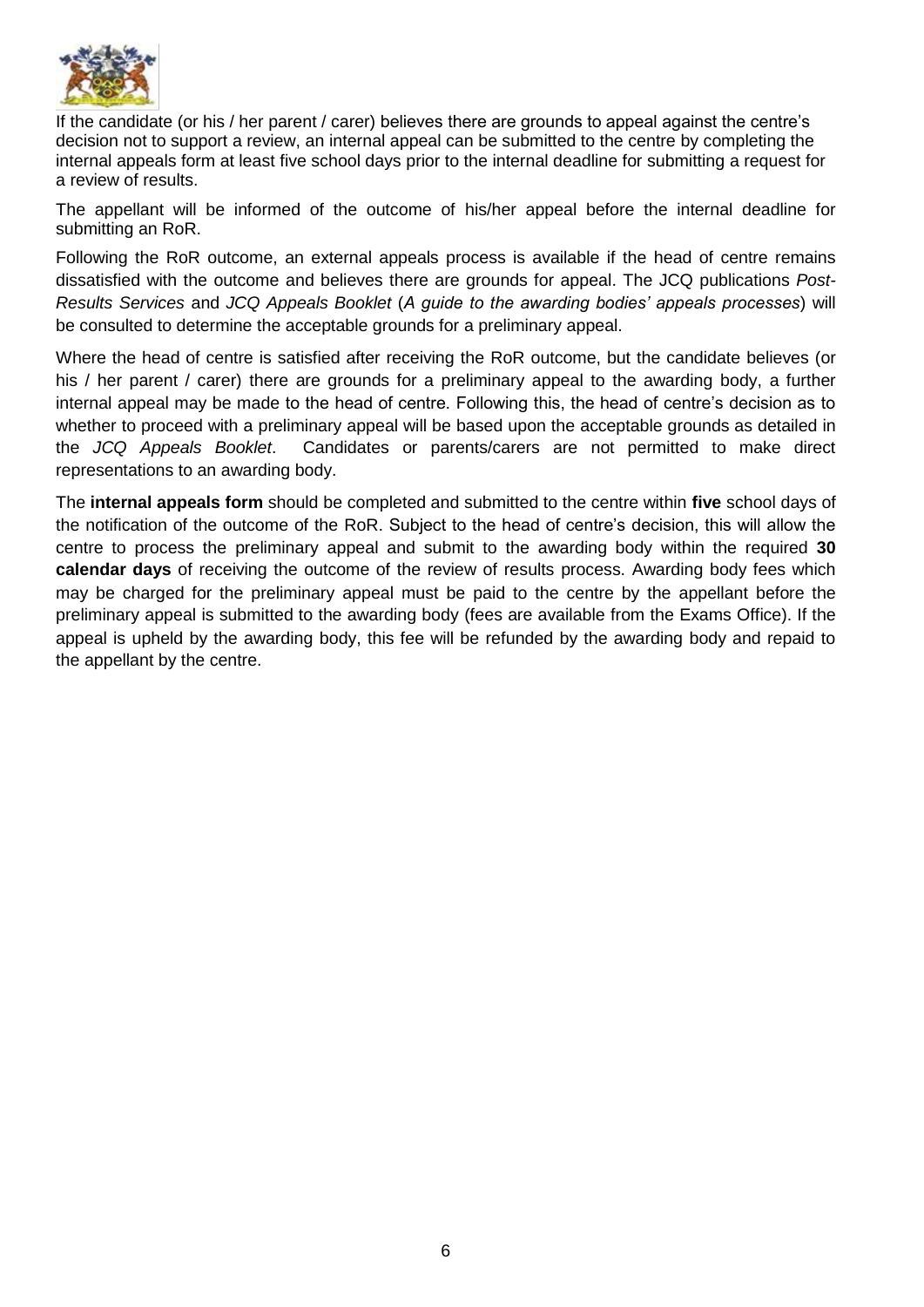

### **APPENDIX A**

## <span id="page-8-0"></span>**Internal appeals form**

Please tick box to indicate the nature of your appeal and complete all white boxes on the form below

- $\Box$  Appeal against an internal assessment decision and/or request for a review of marking
- $\Box$  Appeal against the centre's decision not to support a clerical check, a review of marking, a review of moderation or an appeal

| <b>Candidate Name</b>       | <b>Candidate No.</b>                                                                                                                                               |
|-----------------------------|--------------------------------------------------------------------------------------------------------------------------------------------------------------------|
| <b>Awarding body</b>        | <b>Exam paper</b><br>code                                                                                                                                          |
| <b>Subject</b>              | <b>Exam paper title</b>                                                                                                                                            |
|                             | Please state the grounds for your appeal below                                                                                                                     |
|                             |                                                                                                                                                                    |
|                             |                                                                                                                                                                    |
|                             |                                                                                                                                                                    |
|                             |                                                                                                                                                                    |
|                             |                                                                                                                                                                    |
|                             |                                                                                                                                                                    |
|                             |                                                                                                                                                                    |
|                             |                                                                                                                                                                    |
| (If applicable, tick below) |                                                                                                                                                                    |
| $\Box$                      | Where my appeal is against an internal assessment decision I wish to request a review of the centre's marking                                                      |
|                             | If necessary continue on an additional page if this form is being completed electronically or overleaf if hard copy being completed                                |
| Appellant signature:        | Date of signature:                                                                                                                                                 |
|                             | This form must be signed, dated and returned to the exams officer on behalf of the head of centre to the<br>timescale indicated in the relevant appeals procedure. |

| <b>FOR CENTRE USE ONLY</b> |  |  |
|----------------------------|--|--|
| Date received              |  |  |
| Reference No.              |  |  |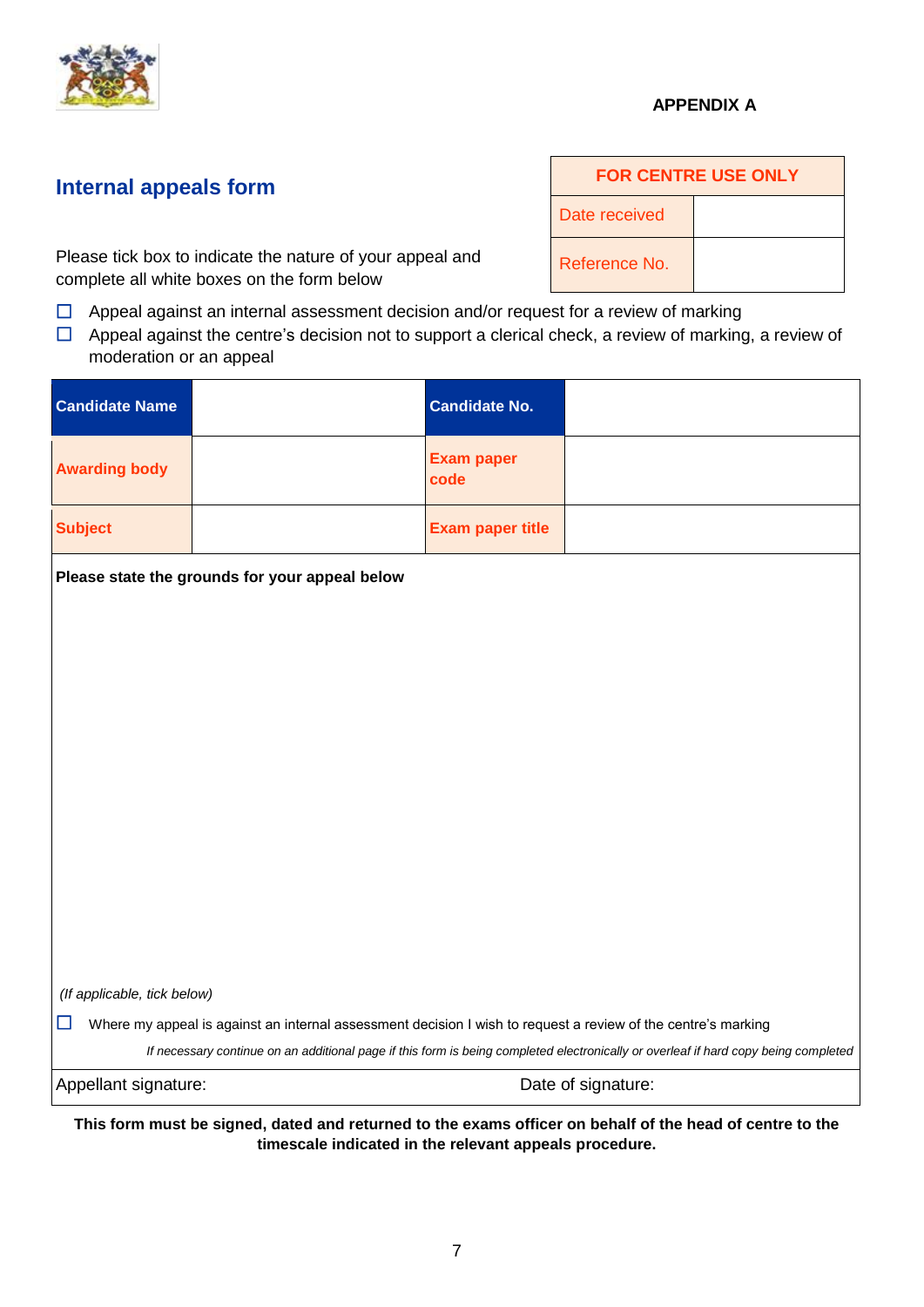

# <span id="page-9-0"></span>**Complaints and appeals log**

On receipt, all appeals will be assigned a reference number and logged.

The outcome of any reviews of the centre's marking will be made known to the head of centre and will be logged as a complaint. A written record will be kept and made available to the awarding body upon request. Should the review of the centre's marking bring any irregularity in procedures to light, the awarding body will be informed immediately.

| Ref No. | <b>Date</b><br>received | <b>Complaint or Appeal</b> | Outcome | <b>Outcome</b><br>date |
|---------|-------------------------|----------------------------|---------|------------------------|
|         |                         |                            |         |                        |
|         |                         |                            |         |                        |
|         |                         |                            |         |                        |
|         |                         |                            |         |                        |
|         |                         |                            |         |                        |
|         |                         |                            |         |                        |
|         |                         |                            |         |                        |
|         |                         |                            |         |                        |
|         |                         |                            |         |                        |
|         |                         |                            |         |                        |
|         |                         |                            |         |                        |
|         |                         |                            |         |                        |
|         |                         |                            |         |                        |
|         |                         |                            |         |                        |
|         |                         |                            |         |                        |
|         |                         |                            |         |                        |
|         |                         |                            |         |                        |
|         |                         |                            |         |                        |
|         |                         |                            |         |                        |
|         |                         |                            |         |                        |